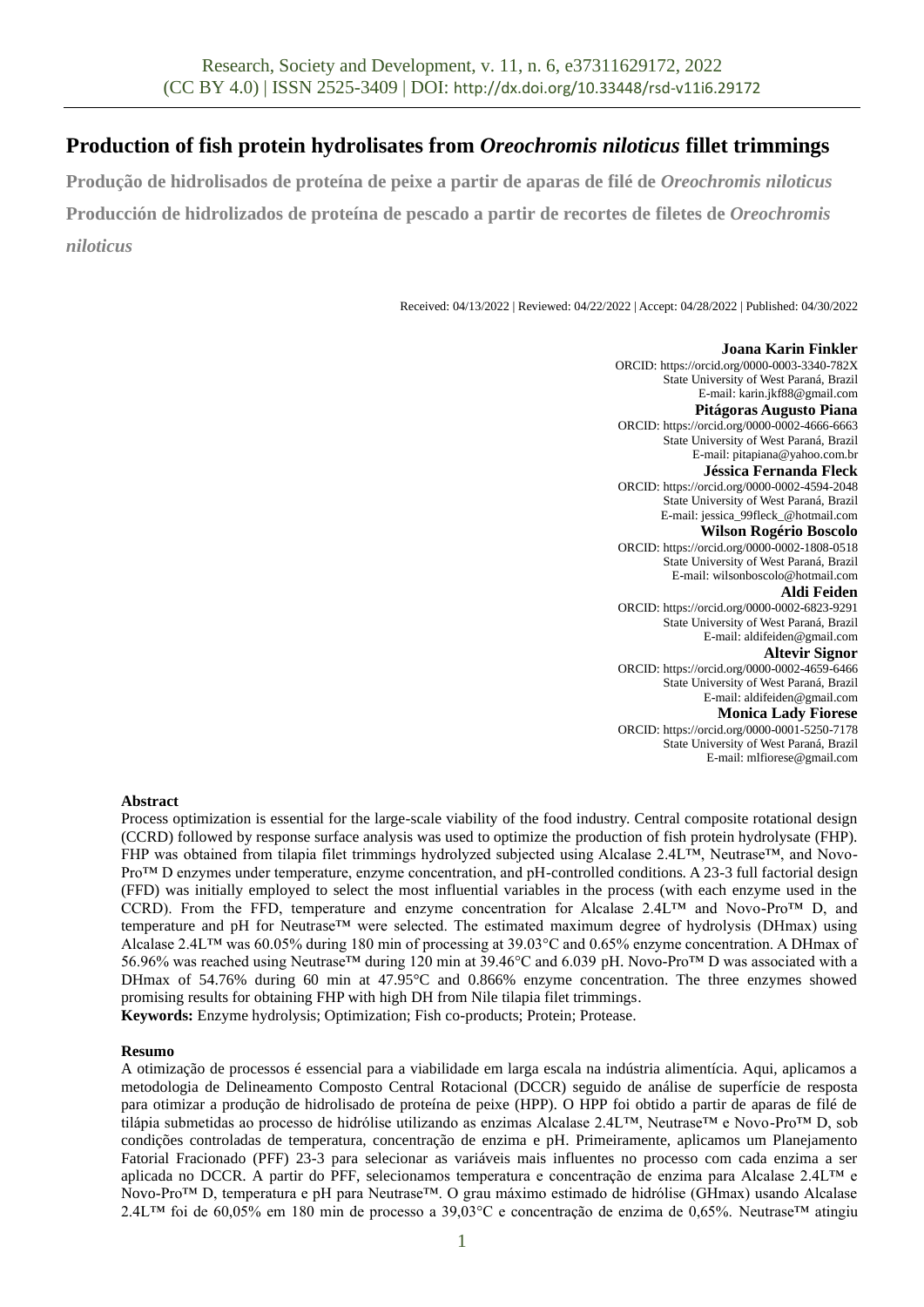GHmax de 56,96% durante 120 min a 39,46°C e pH 6,039, enquanto Novo-Pro™ D teve GHmax de 54,76% durante 60 min a 47,95°C e 0,866% de concentração de enzima. Assim, as três enzimas apresentaram resultados promissores para obtenção de HPP com alta GH a partir de aparas de filés de tilápia do Nilo **Palavras-chave:** Hidrólise enzimática; Otimização; Coprodutos de pescado; Proteína; Protease.

**Resumen**

La optimización de procesos es esencial para la viabilidad a gran escala en la industria alimentaria. Aquí, aplicamos la metodología de diseño rotacional compuesto central (DRCC) seguida de un análisis de superficie de respuesta para optimizar la producción de hidrolizado de proteína de pescado (HPP). El HPP se obtuvo a partir de recortes de filete de tilapia sometidos al proceso de hidrólisis utilizando las enzimas Alcalase 2.4L™, Neutrase™ y Novo-Pro™ D, en condiciones controladas de temperatura, concentración de enzimas y pH. Primero, aplicamos un Diseño de Factor Fraccionario (DFF) 23-3 para seleccionar las variables más influyentes en el proceso con cada enzima a aplicar en el DRCC. Del DFF, seleccionamos la temperatura y la concentración de enzimas para Alcalase 2.4L™ y Novo-Pro™ D, la temperatura y el pH para Neutrase™. El grado máximo estimado de hidrólisis (GHmax) con Alcalase 2.4L™ fue del 60,05 % en un proceso de 180 min a 39,03 °C y una concentración de enzima del 0,65 %. Neutrase™ logró una GHmáx del 56,96 % durante 120 min a 39,46 °C y un pH de 6,039, mientras que Novo-Pro™ D tuvo una GHmáx del 54,76 % durante 60 min a 47,95 °C y una concentración de enzima del 0,866 %. Por lo tanto, las tres enzimas mostraron resultados prometedores para obtener HPP con alto contenido de GH a partir de recortes de filete de tilapia del Nilo.

**Palabras clave:** Hidrólisis enzimática; Optimización; Subproductos de pescado; Proteína; Proteasa.

# **1. Introduction**

The global demand for protein has increased owing to the recognition of its importance in the diet for the maintenance of human health, especially for people with diet restriction issues, athletes, and the elderly (Jafarpour *et al*., 2020; Egerton *et al*., 2018). Approximately 12% of the fish produced in the world, which corresponds to species of low commercial value and co-products of the processing industry, is underutilized for non-human food purposes, mainly in the form of fish meal and fish oil for animal feed (FAO, 2020; Ucak *et al*., 2021). The use of biotechnologies is being increasingly explored to optimize protein recovery from animal by-products and increase their market value (Mullen *et al*., 2017; Toldrá *et al*., 2016).

Tilapia (*Oreochromis niloticus*) is one of the most popular commercial fish species in several countries (FAO, 2020). The filet is the main commercialized product (Silva *et al*., 2014). Consequently, considerable filet trimmings are generated (Roslan *et al*., 2014b). Generally, these trimmings are used to make breaded products, sausages, and other lower-value products. However, because of their nutritional potential and the need to optimize raw material use in the fish processing industry (Shen *et al*., 2012; Roslan *et al*., 2015), tilapia filet trimmings are excellent to produce fish protein hydrolysates (FPHs).

FPHs are obtained through enzymatic hydrolysis. Advantages of this process include a relatively low manufacturing cost, high nutritional value, functional properties suitable for application in the food industry, and the potential to obtain peptides with specific biological activities (Giannetto *et al*., 2020; Roslan *et al*., 2014b; Vázquez *et al*., 2017; Yarnpakdee *et al*., 2015). The technical and economic feasibilities of enzymes lie in the mild conditions in which the reactions occur, minimization of undesirable products, quality, and high yield of the final product (Maluf *et al.*, 2019; Roslan *et al*., 2014b). These advantages are based on the selectivity of the enzymes for substrates and the possibility of controlling process conditions, such as temperature and pH, to obtain products with specific characteristics and purposes (Amiza & Masitah, 2012; Roslan *et al*., 2014b; Silva *et al*., 2014).

Enzymatic hydrolysis is performed by proteases that cleave peptide bonds. This transforms high molecular weight protein chains into smaller molecules and free amino acids, thereby increasing the reactivity and improving the functional properties of proteins (Giannetto *et al*., 2020; Foh *et al*., 2010; Nelson & Cox, 2014). The proteolytic enzymes most used for fish protein hydrolysis are Alcalase 2.4L™, papain, pepsin, trypsin, chymotrypsin, pancreatin, Flavourzyme™, Pronase™, Neutrase™, Protamex™, bromelin, Protease N™, thermolysin, and Validase™ (Messina *et al*., 2021; Amiza *et al*., 2017; Foh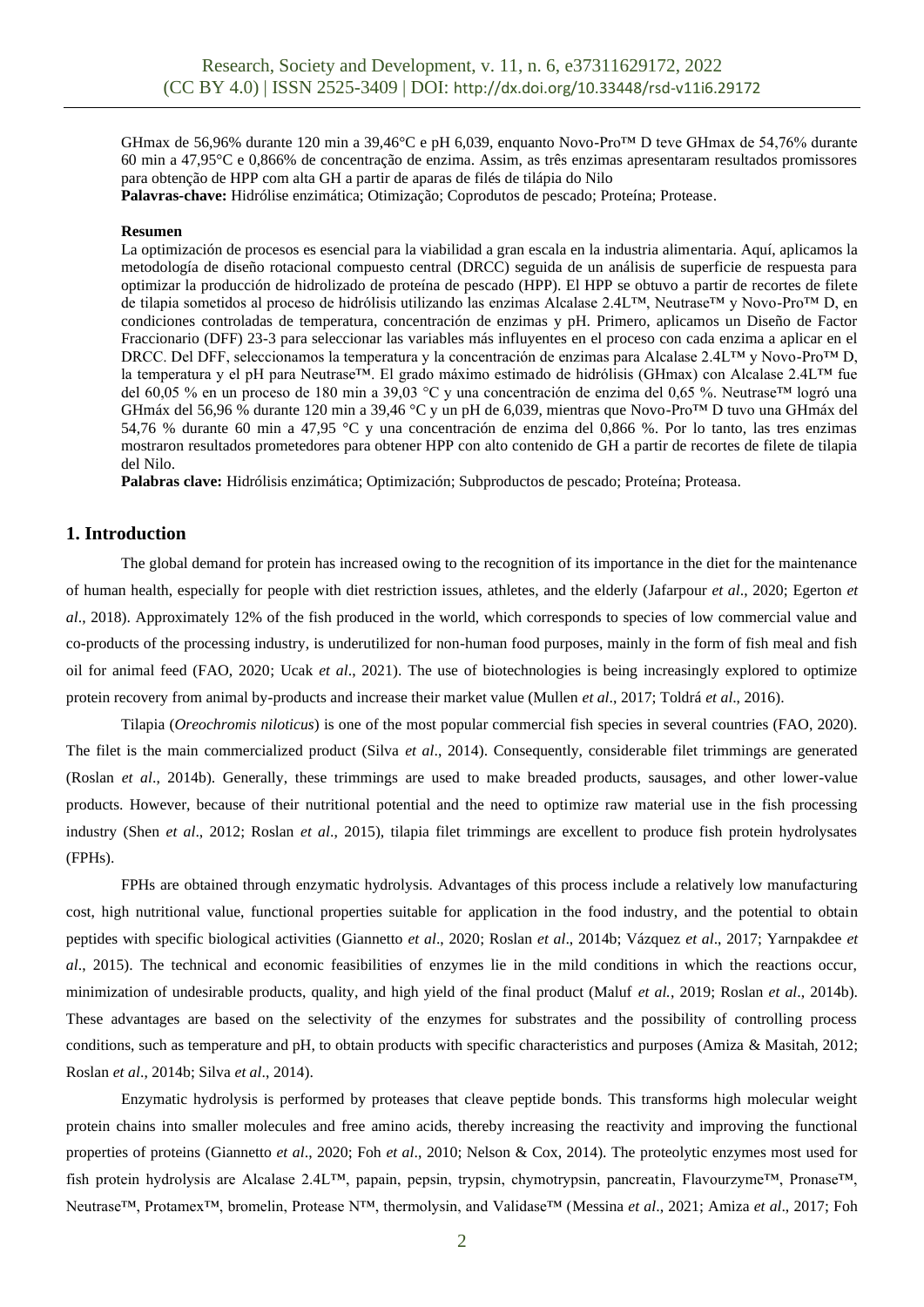*et al*., 2010; Hsu, 2010; Ngo *et al*., 2010; Raghavan & Kristinsson, 2008; Roslan *et al*., 2014a; Roslan *et al*., 2014b; Roslan *et al*., 2015; Yarnpakdee *et al*., 2015).

In general, enzymes with high activity/cost ratios are employed in the industry (Maluf *et al*., 2019). The endopeptides Alcalase 2.4L™ and Neutrase™, both developed by Novozymes Latino Americana Ltd. (Paraná, Brazil), deserve special mention. Alcalase 2.4L™ from *Bacillus licheniformis* is active at moderate alkalinity and temperature conditions and provides a high degree of hydrolysis (DH) in a relatively short time (Adler-Nissen, 1986; Amiza *et al*., 2017; Egerton *et al*., 2018; Foh *et al*., 2010). In contrast, Neutrase™ from *B. amyloliquefaciens* is utilized commercially to enhance proteins of animal and plant origin. The enzyme acts at neutral pH under mild temperature conditions (Amiza *et al*., 2017; Egerton *et al*., 2018; Foh *et al.*, 2010). Novo-Pro™ D produced by genetically modified *B. licheniformis* has also shown potential applications in industrial fermentation (Lopes *et al*., 2020; Maluf *et al.,* 2019).

For enzymatic hydrolysis to occur efficiently and yield a product with characteristics suitable for a given application, selecting an appropriate enzyme and the control of the procedural conditions are essential (Ishak & Sarbon, 2018). The most important variables in enzymatic reactions are the concentration and specificity of the enzyme, the temperature and pH of the reaction, and the nature of the substrate (Tkaczewska *et al*., 2020; Amiza *et al*., 2017; Roslan *et al*., 2015). The efficiency of the hydrolysis process is measured by the DH, defined as the percentage of peptide bonds broken throughout the reaction (Adler-Nissen, 1979). Knowledge of DH enables the elaboration of products with defined properties and higher yields (Foh *et al*., 2010).

Highly specific products with a maximum DH (DH<sub>max</sub>) can be obtained by optimizing the protein hydrolysis conditions (Tkaczewska *et al*., 2020; Ishak & Sarbon, 2018; Kristinsson & Rasco, 2010). For industrial applications, the process must be technically and economically feasible, with maximum utilization of available resources (Ishak & Sarbon, 2018). In the scientific environment, the technique of central composite design (CCD), followed by response surface statistical analyses, are commonly employed methodologies to optimize chemical process conditions (Amiza *et al*., 2011; Amiza & Masitah, 2012).

The present study evaluated the conditions of enzymatic hydrolysis of tilapia filet trimmings using Alcalase 2.4L™, Neutrase™, and Novo-Pro™ D enzymes. Conditions that resulted in higher protein cleavages were identified for each enzyme, optimizing the yields of FPHs.

## **2. Methodology**

#### *2.1 Raw material*

The raw material used was the filet trimmings of Nile tilapia (*O. niloticus*) provided by a slaughterhouse in Toledo-Paraná-Brazil. The fish came from male batches raised in ponds under semi-intensive confinement. The creation period was from April to November, with an average water temperature of 23 °C. The feed provided contained 32% crude protein and the average slaughter weight was 700g.

#### *2.2 Preparation of raw material*

The trimmings were ground in an electric mill with a 5 mm sieve, separated into 2 kg packages, and stored by freezing at -18°C until use in the preparation of hydrolysates.

#### *2.3 Protein content of raw material*

The raw material was characterized in terms of the total protein content (928.08) (AOAC, 2016; Brasil, 2019). The analyses were performed in triplicate.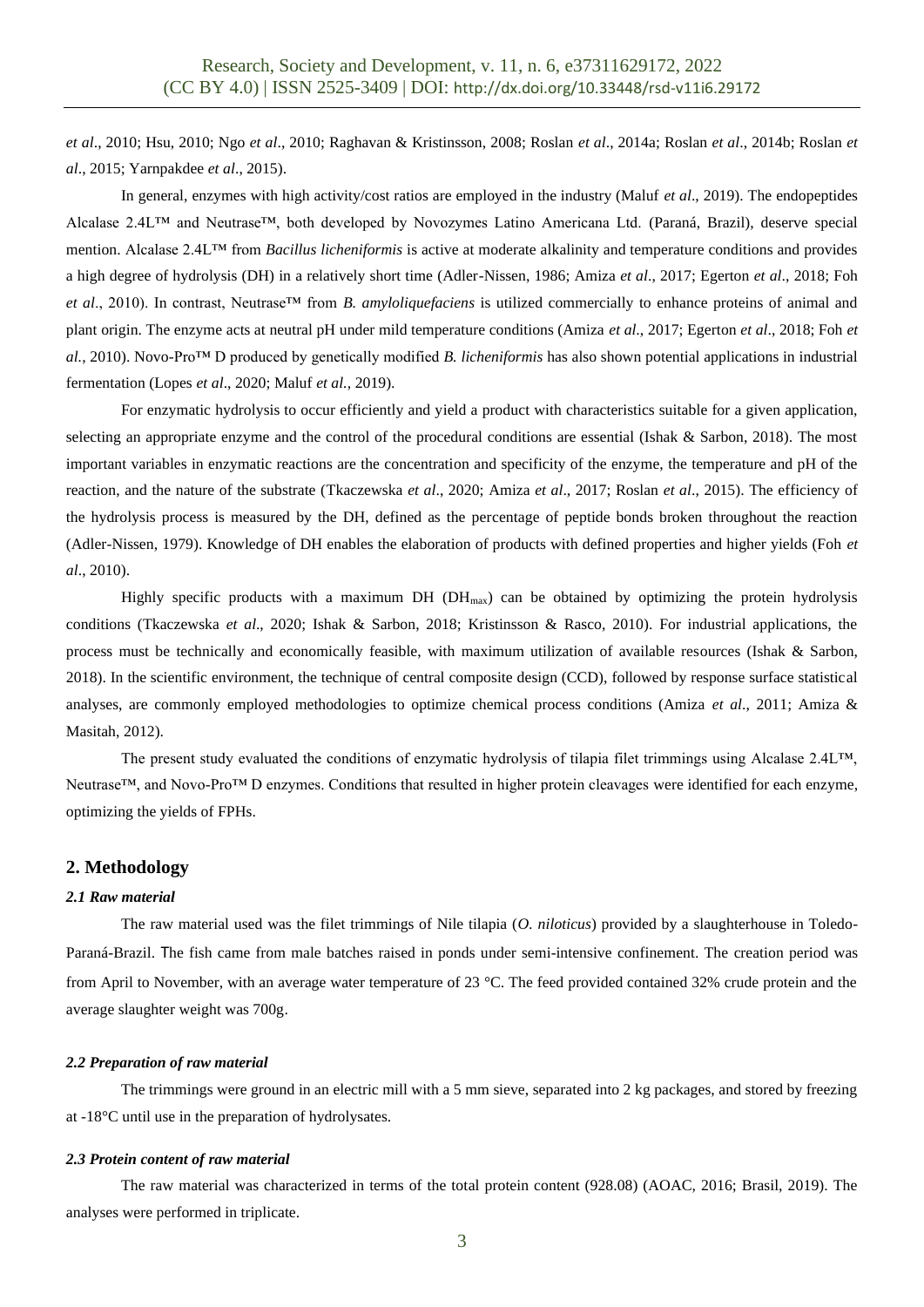#### *2.4 Enzymes*

The enzymes used for the hydrolysis of the raw materials were provided by Novozymes Latin America Ltd. Alcalase 2.4L™ is a serine-protease type endoprotease produced by *B. licheniformis*, with Carlsberg subtilisin as its main component. The specific activity is 2.4 Anson Units/g.

Neutrase™ is a bacterial endoprotease produced by *B. amyloliquefaciens*. It is used commercially to improve animal and vegetable proteins. It is a metalloprotease and requires zinc ions for activity. This enzyme randomly hydrolyzes internal peptide bonds.

Novo-Pro™ D is an alkaline endoprotease produced by genetically modified *B. licheniformis*. It is mainly used in the pet food industry for the processing of animal proteins for flavor improvement. The specific activity declared by the manufacturer is 16 kilo new protease units (KNPU-S)/g.

#### *2.5 FPH production*

FPHs were prepared in an experimental borosilicate glass reactor jacketed with a thermostatic bath. For each trial, a suspension was prepared using 2 kg of raw material and 20% water. The pH and temperature of each suspension were adjusted according to the specific conditions of each test. The pH was adjusted using 10% anhydrous sodium carbonate solution. Then, enzyme was added to the suspension with constant agitation. The amount of enzyme added varied according to the experiment.

#### *2.6 Enzymatic inactivation*

At the end of the hydrolysis process, the enzyme was inactivated in a thermostatic water bath at 90°C for 20 min. The suspension was then cooled in an ice bath and the hydrolyzed contents were stored at - 4°C.

#### *2.7 Soluble protein and DH*

For the determination of soluble protein of FPHs, samples of each hydrolysate were centrifuged (Excelsa Baby I Centrifuge) at 3023 x g for 20 min. The supernatant was collected, diluted with 6.25% trichloroacetic acid (TCA) in a 1:1 ratio, and left to stand for 30 min. After precipitation of the TCA insoluble material, the samples were filtered through Whatman No. 40 paper to remove impurities. The soluble protein content of the filtrate was determined using the method of Lowry *et al*. (1951) using a spectrophotometer at a wavelength of 750 nm. The values obtained were expressed as milligrams of albumin. DH was estimated as described by Hoyle and Merritt (1994) and Liceaga-Gesualdo and Li-Chan (1999), which relates the proteins solubilized in TCA present in the sample and the total proteins initially present in the raw material:

$$
DH = \frac{SP \text{ em } 6.25\% \text{ TCA}}{TP} \times 100
$$

where DH is the degree of hydrolysis, SP is the soluble protein of FPH  $(mg/g)$ , and TP is the total protein of the substrate  $(mg/g)$ .

#### *2.8 Optimization of the FPH process*

Initially, a PFF  $2^{3-3}$  Fractional Factorial Design (FFD) comprising three center points and a total of 11 trials was applied to evaluate the effect of pH, temperature  $(^{\circ}C)$ , and enzyme concentration (E; % relative to substrate) on the DH. The hydrolysis time was fixed at 1 h. The conditions varied from pH 7.5 to 9.5, temperature of 55 to 75°C, and E from 0.05 to 0.25% for the hydrolysis with Alcalase 2.4L™; from pH 6 to 8, 40 to 60°C, and 0.1 to 0.5% E for Neutrase™; and from pH 7.5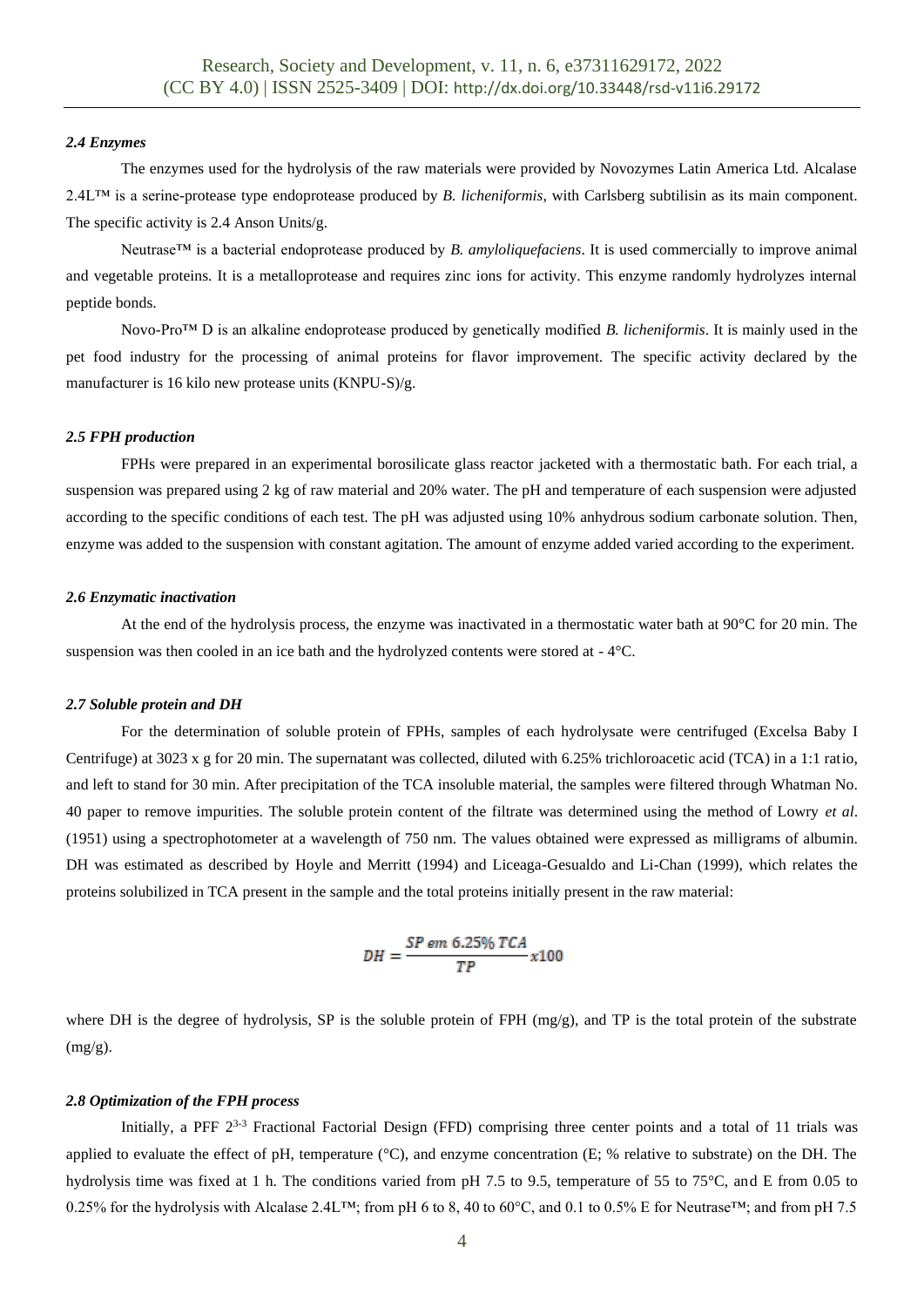to 9.5, 60 to 80°C, and 0.5 to 2.5% E for Novo-Pro™ D. These ranges were selected according to the enzyme technical data sheets provided by the manufacturer.

Subsequently, a new central composite rotational design (CCRD; 2-2, comprising four trials, four axial points, and three central points, totaling 11 trials) was applied to optimize the hydrolysis process of Nile tilapia trimmings. The influence of the significant variables was evaluated using DH response.

According to the results obtained with the first planning, the variables that significantly influenced the hydrolysis of Nile tilapia filet trimmings with were T and E for Alcalase 2.4L™, pH and T for Neutrase™, and T for Novo-Pro™ D. In the case of Novo-Pro™ D, the variable E was evaluated in the second planning, although it was not significant in the first based on prior studies (Dey & Dora, 2011; Fountoulakis & Lahm, 1998; He *et al*. 2013). Table 1 summarizes the actual and coded levels of the variables studied in CCRD 2-2 for DH of Nile tilapia filet trimmings hydrolyzed with Alcalase 2.4L™, Neutrase™, and Novo-Pro™ D.

**Table 1.** Actual and simulated values of each variable (temperature (T, ºC), enzyme concentration (E, %) and pH) studied in CCRD 2-2 for hydrolysis of Nile tilapia filet trimmings using Alcalase 2.4L™, Neutrase™ and Novo-Pro™ D.

| Encoded levels | Alcalase $2.4L^{m}$ |            | Neutrase <sup>™</sup> |           | Novo-Pro $^{\text{m}}$ D |          |
|----------------|---------------------|------------|-----------------------|-----------|--------------------------|----------|
|                | $T(x_1)^*$          | $E(x_2)^*$ | $T(x_1)$              | $pH(x_2)$ | $T(x_1)$                 | $E(x_2)$ |
| $-1.41$        | 29.9                | 0.1        | 27.5                  | 5.2       | 35.9                     | 0.2      |
| $-1$           | 34.0                | 0.3        | 30.0                  | 5.4       | 40.0                     | 0.4      |
| $\theta$       | 44.0                | 0.6        | 36.0                  | 5.8       | 50.0                     | 0.8      |
| 1              | 54.0                | 0.9        | 42.0                  | 6.2       | 60.0                     | 1.2      |
| 1.41           | 58.1                | 1.0        | 44.5                  | 6.4       | 64.1                     | 1.4      |

 $*$  and  $x_2$  are the symbols representing the variables studied for each enzyme in the equations of the applied response surface models. Source: Authors.

The Alcalase 2.4L™ and Novo-Pro™ D assays were performed at pH 7.5 and varying T and E. Neutrase™ assays were performed with E fixed at 0.5% and varying T and pH. The durations of the Alcalase 2.4L™, Neutrase™, and Novo-Pro™ D assays were 3, 2 and 1 h, respectively. For a 2-factor system, the equation of the second-order response surface model is:

$$
Y = b_0 + b_1 x_1 + b_2 x_2 + b_{12} x_1 x_2 + b_{11} x_1^2 + b_{22} x_2^2
$$

where Y is the predicted response, b0 is the intercept, b1 and b2 are the linear coefficients, b12 is the interaction coefficient, and b11 and b22 are the quadratic coefficients. The right-hand side of the model is represented by the SO  $(x1, x2)$ .

The values obtained from the experimental trials were analyzed in R software (R Core Team, 2019), with the aid of the RSM package (Lenth, 2009). Response surface graphs were developed to demonstrate the effects of the independent variables on the evaluated response variables.

## **3. Results and Discussion**

#### *3.1 Protein content of raw material*

The proportion of total protein in the filet trimmings of Nile tilapia was  $16.53 \pm 0.32\%$ . This amount of protein was slightly lower than the previously reported value of value 18.65% in filets (Herath *et al*., 2016) and 19.95% in muscles (Wu *et*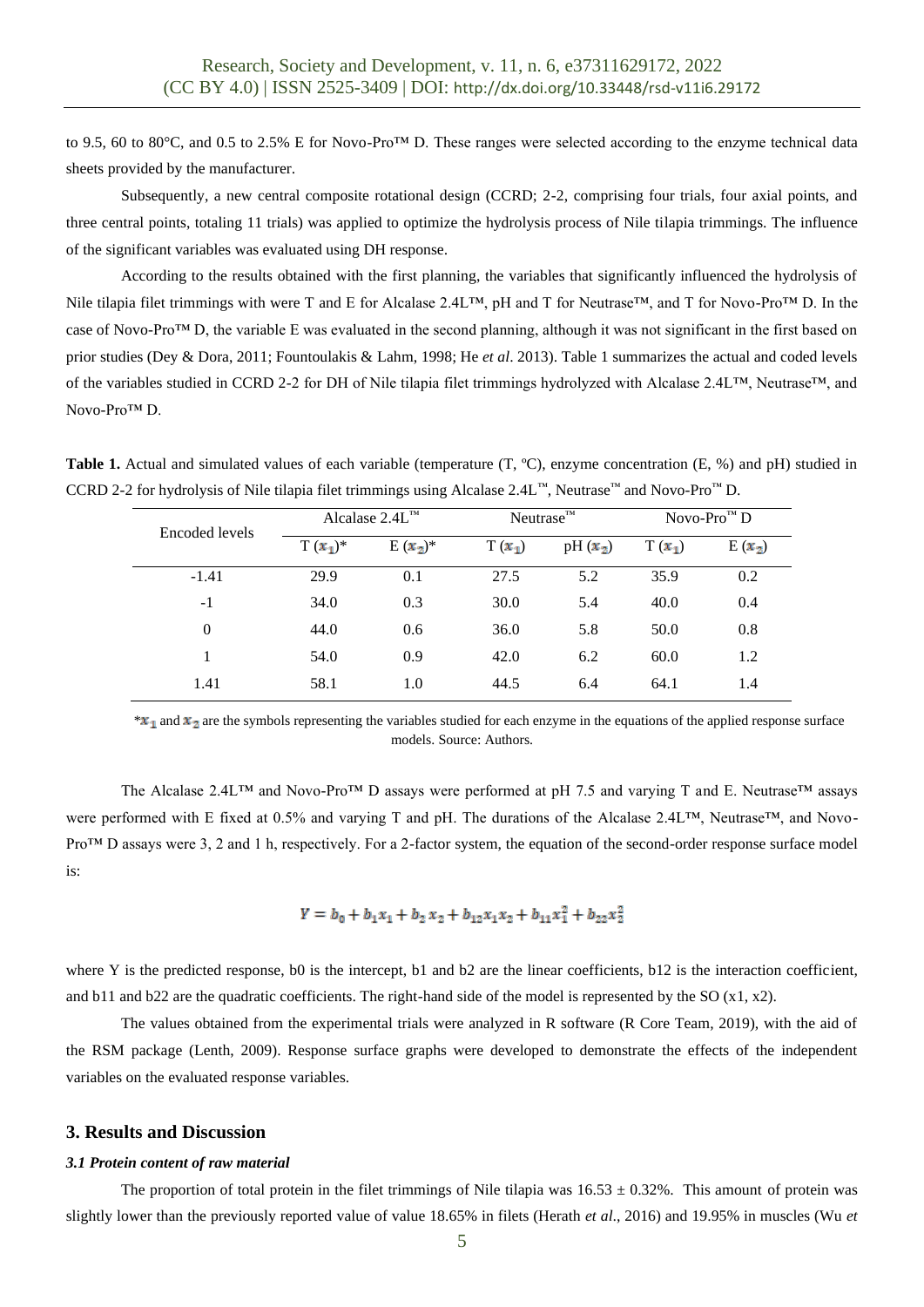*al*., 2017) of this species. This small variation in the chemical composition of fish is natural and varies with the size, age, season, and nutritional status of the fish (Nollet & Toldrá, 2011; Ogawa, 1999). In addition, the proportions of water, fat, and protein vary throughout the fish body, even between the edible parts (Nollet & Toldrá, 2011).

# *3.2 Optimization of FPH*

DH in FPH from tilapia filet trimmings ranged from 36.81 to 60.58% for Alcalase 2.4L™; 32.84 to 46.29% for Neutrase™, and 46.08 to 55.36% for Novo-Pro™ D (Table 2).

**Table 2.** Degree of hydrolysis (DH) of the protein hydrolysate of filet trimmings from Nile tilapia in tests of temperature (T), enzyme concentration (E), and pH using Alcalase  $2.4L^{m}$ , Neutrase<sup>™</sup> and Novo-Pro<sup>™</sup> D.

| Assay            | Alcalase 2.4L™ |             |       | $Neutrase^{\text{TM}}$ |     |       | Novo-Pro $^{\text{\tiny{\textsf{TM}}}}$ D |           |       |
|------------------|----------------|-------------|-------|------------------------|-----|-------|-------------------------------------------|-----------|-------|
|                  | $\mathbf T$    | $\mathbf E$ | DH    | $\mathbf T$            | pH  | DH    | $\mathbf T$                               | ${\bf E}$ | DH    |
| $\mathbf{1}$     | 34.0           | 0.3         | 43.18 | 30.0                   | 5.4 | 33.04 | 40.0                                      | 0.4       | 46.95 |
| $\sqrt{2}$       | 54.0           | 0.3         | 50.72 | 42.0                   | 5.4 | 40.87 | 60.0                                      | 0.4       | 49.85 |
| $\mathfrak 3$    | 34.0           | 0.9         | 52.17 | 30.0                   | 6.2 | 37.53 | 40.0                                      | $1.2\,$   | 50.14 |
| $\overline{4}$   | 54.0           | 0.9         | 40.58 | 42.0                   | 6.2 | 46.29 | $60.0\,$                                  | $1.2\,$   | 46.95 |
| $\mathfrak s$    | 29.9           | $0.6\,$     | 57.09 | 27.5                   | 5.8 | 32.84 | 35.9                                      | $0.8\,$   | 52.75 |
| $\sqrt{6}$       | 58.1           | $0.6\,$     | 45.50 | 44.5                   | 5.8 | 42.46 | 64.1                                      | $0.8\,$   | 49.27 |
| $\boldsymbol{7}$ | 44.0           | 0.1         | 36.81 | 36.0                   | 5.2 | 34.58 | 50.0                                      | 0.2       | 46.08 |
| $\,8\,$          | 44.0           | $1.0\,$     | 53.59 | 36.0                   | 6.4 | 43.56 | 50.0                                      | 1.4       | 50.14 |
| 9                | 44.0           | $0.6\,$     | 58.55 | 36.0                   | 5.8 | 45.01 | 50.0                                      | $0.8\,$   | 54.49 |
| 10               | 44.0           | $0.6\,$     | 57.97 | 36.0                   | 5.8 | 44.63 | 50.0                                      | $0.8\,$   | 54.20 |
| 11               | 44.0           | $0.6\,$     | 60.58 | 36.0                   | 5.8 | 44.78 | 50.0                                      | $0.8\,$   | 55.36 |

Source: Authors.

As expected, the DHs in the FPHs obtained using Alcalase 2.4L™, Neutrase™, and Novo-Pro D™ displayed significant ( $p<0.05$ ) second-order relationships with the variables used in CCRD 2-2, with R<sup>2</sup> values > 85% (Table 3).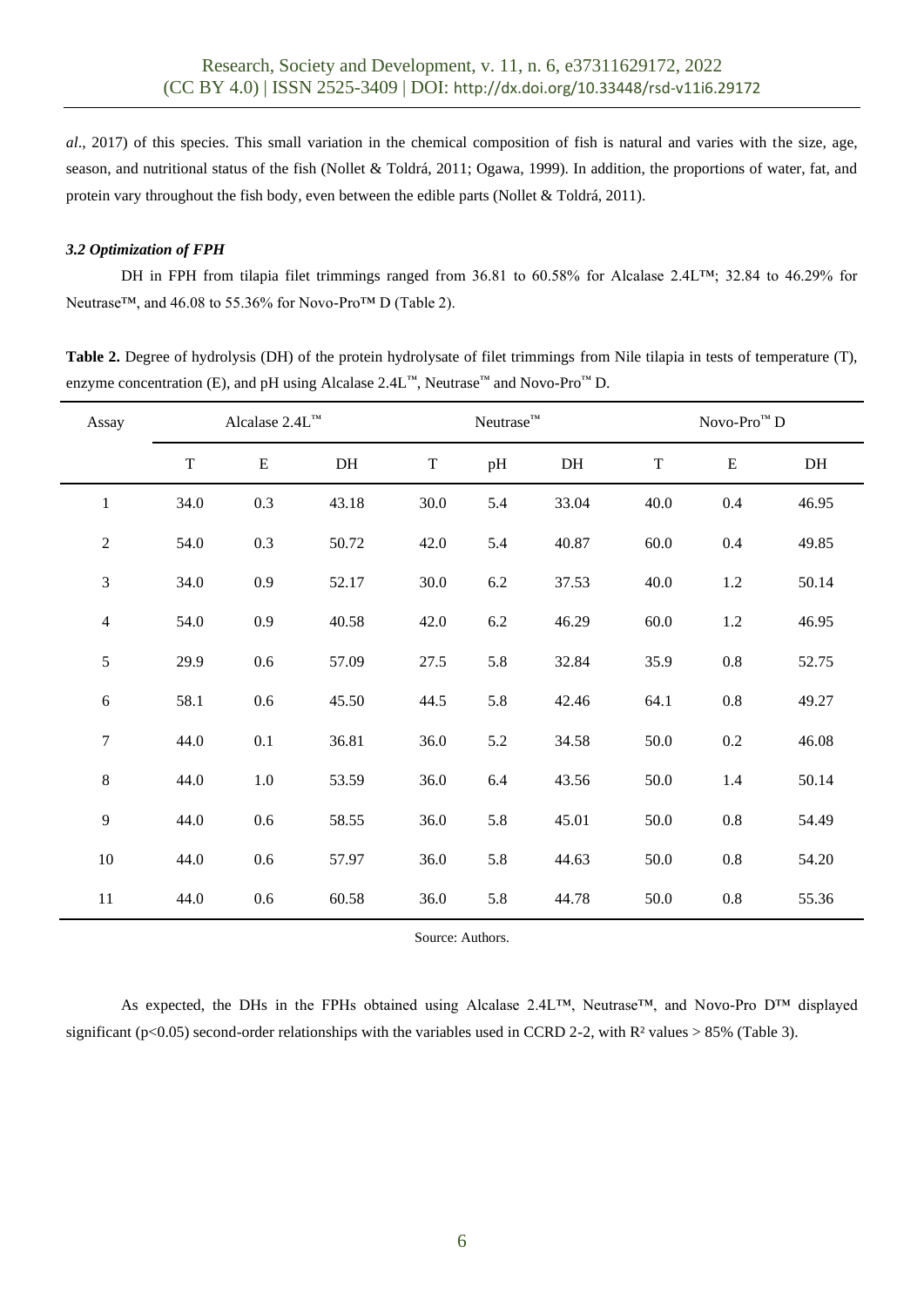| <b>Method</b>                        | $\mathbf{F}_{(5,5)}$ | p        | $\mathbb{R}^2$ | <b>Stationary points</b> | DH <sub>max</sub> |
|--------------------------------------|----------------------|----------|----------------|--------------------------|-------------------|
| Alcalase $2.4L^{m}$                  | 8.890                | 0.0158   | 0.8989         | $(T=39.93; E=0.677)$     | 60.05             |
| Neutrase <sup>TM</sup>               | 88.00                | < 0.0001 | 0.9888         | $(T=39.46; pH=6.039)$    | 56.96             |
| Novo-Pro <sup><math>M</math></sup> D | 8.343                | 0.0181   | 0.8930         | $(T=47.95, E=0.866)$     | 54.76             |

**Table 3** - Statistics of the second-order response surface model (SO (x1, x2)) applied for optimization of hydrolysis degree in fish protein hydrolysate using Alcalase 2.4L™, Neutrase™ and Novo-Pro™ D.

Stationary points are temperature (T,  $^{\circ}$ C), enzyme concentration (E, %) and pH. DH<sub>max</sub> is the maximum degree of hydrolysis estimated at the stationary points. Source: Authors.

The observations were adequate to explain the variability of the data (Joglekar & May, 1987). All the methods employed showed maximum estimated values > 50% DH<sub>max</sub>. However, Alcalase 2.4L<sup>TM</sup> was more efficient at cleaving proteins from Nile tilapia filet trimmings, followed by the enzymes Neutrase™ and Novo-Pro™ D (Table 3). The superiority of Alcalase 2.4L™ over Neutrase™ was also observed for the hydrolysis of muscle from *O. niloticus* (Foh *et al*., 2010) and *Collichthys niveatus* (Shen *et al*., 2012). However, Egerton *et al*. (2018) evaluated the use of different enzymes in the hydrolysis of *Micromesistius poutassou* and found that Alcalase 2.4L™ yielded a lower DH compared to Neutrase™, possibly due to conditions of pH, temperature, enzyme concentration, and substrate type. These conditions differed from those explored in the present study.

Temperature affects the reaction speed during protein cleavage, activation energy of the catalytic reaction, and thermal stability of the enzyme and substrate (Shen *et al*., 2012). These authors described that DH increases with temperature until it reaches an optimal value. Above this value the DH begins to decrease because higher temperatures disrupt the force that maintains the shape of the enzyme molecule, which is gradually denatured. At relatively low temperatures, the rate of enzyme reaction is slower, the kinetic energy of the molecules decreases, and collisions between them are less frequent. Thus, the optimum temperature for enzyme activity results from the acceleration of the reaction and increased denaturation due to temperature rise (Nelson & Cox, 2014; Whitaker & Dekker, 1994).

The concentration of the enzyme can affect the efficiency of the enzymatic reaction with the substrate in different ways. In general, the speed of the enzymatic reaction increases with increasing enzyme concentration. However, with the progression of the reaction, enzyme activity begins to be inhibited owing to the formation of compounds that compete for bonds in active sites or allosteric sites of the enzyme and substrate (Nelson & Cox, 2014). In addition to this competition, substrate reduction occurs due to successive cleavage, which increases the likelihood that an inhibitor molecule will bind to the enzyme (Nelson & Cox, 2014).

In addition to temperature and enzyme concentration, enzyme activity is influenced by pH. According to Shen *et al*. (2012), high or low pH conditions cause a decrease in enzyme activity, since the active site becomes progressively distorted, which negatively influences enzyme function. According to Whitaker and Dekker (1994), pH affects the active site of the enzymes by modulating the hydrophobic and hydrophilic interactions and can reversibly reduce enzyme activity or even denature the enzyme.

Thus, the polynomial relationships obtained in the response surface models indicate that the experimental trials were performed properly, allowing the identification of the optimal conditions with maximum DH for FPH production in relation to the factors evaluated (Figure 1).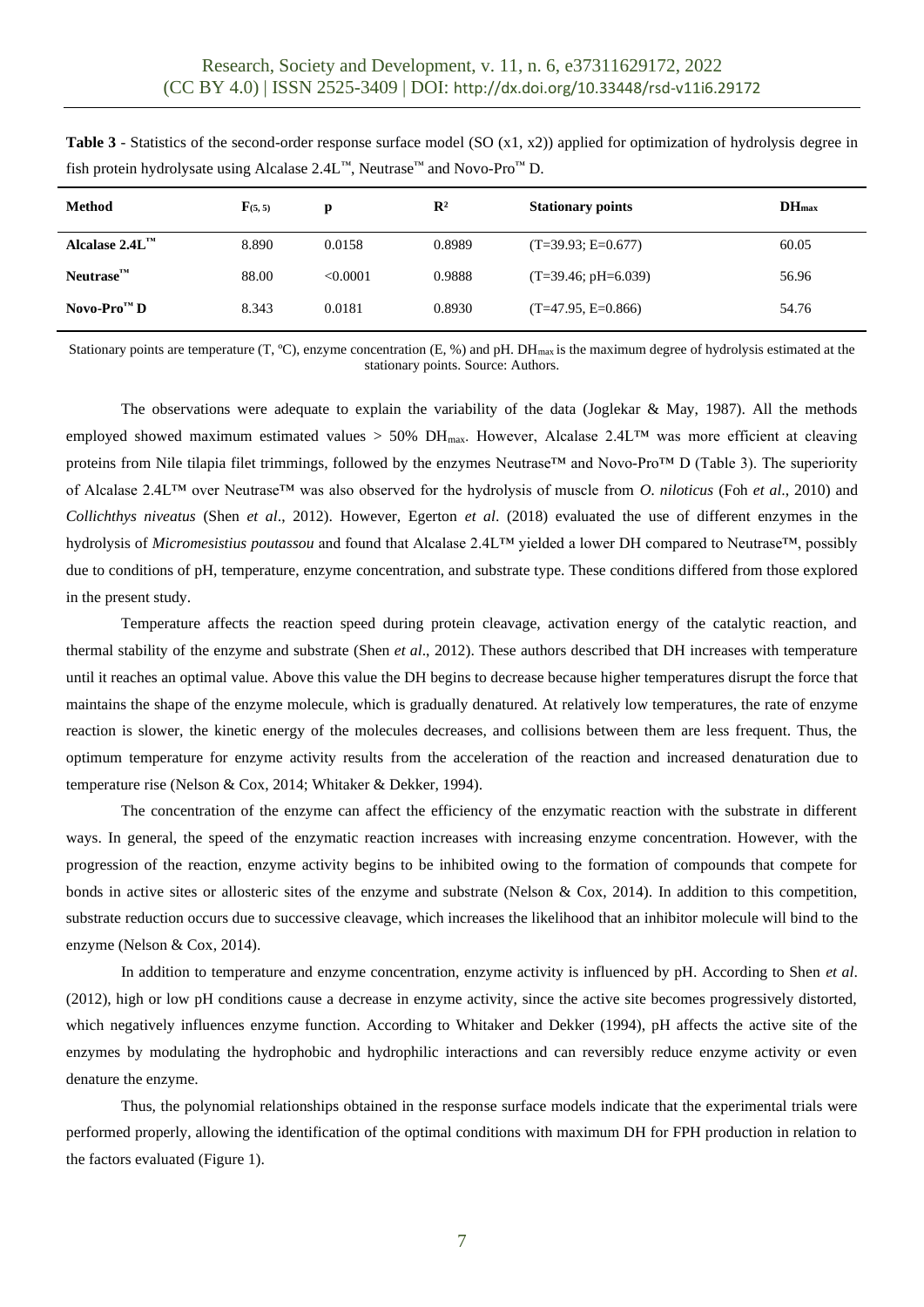**Figure 1 -** Contour plots of the response surface model generated for the degree of hydrolysis (DH) of FHPs obtained using Alcalase 2.4L™ (a), Neutrase™ (b), and Novo-Pro™ D (c). The model equations are presented as subtitles. Dashed lines indicate stationary points.



 $1.0$ 

 $0.8$ 

 $0.6$ 

 $0.4$ 

 $0.2$ 

40



50

Temperature (T, °C)

55

60

45

A DHmax of 60.05% was attained with Alcalase 2.4L™ at a temperature of 39.93 ºC and enzyme concentration of 0.677% within 180 min of process; this value was relatively higher than that previously reported with Alcalase 2.4L™. When temperature, enzyme concentration, and pH were optimized to generate Nile tilapia hydrolysates, Foh *et al*. (2010) and Roslan *et al*. (2014) estimated DH values for FPH prepared from the muscle to be 25.16% and 25%, respectively. From co-products, Roslan *et al*. (2014b) and Roslan *et al* (2015) estimated 20.42% and 20.20% yields, respectively. For FPH prepared from viscera and carcass, Silva *et al*. (2014) estimated a DH value of 34.73%. Our results were also superior to those obtained using Alcalase 2.4L™ for hydrolysis in other tissues of various species, such as whole *Micromesistius poutassou* (18% DH) (Egerton *et al*., 2018) and viscera of tuna (*Katsuwonus pelamis*; 35% DH) (Klomklao & Benjakul, 2016). Therefore, enzymatic hydrolysis is strongly affected by the operating conditions.

Despite the superiority of the DH achieved with Alcalase 2.4L™ with respect to other proteases, Shen *et al*. (2012) pointed out the possibility of the formation of unwanted products. This is because at high DH more phenylalanine is formed,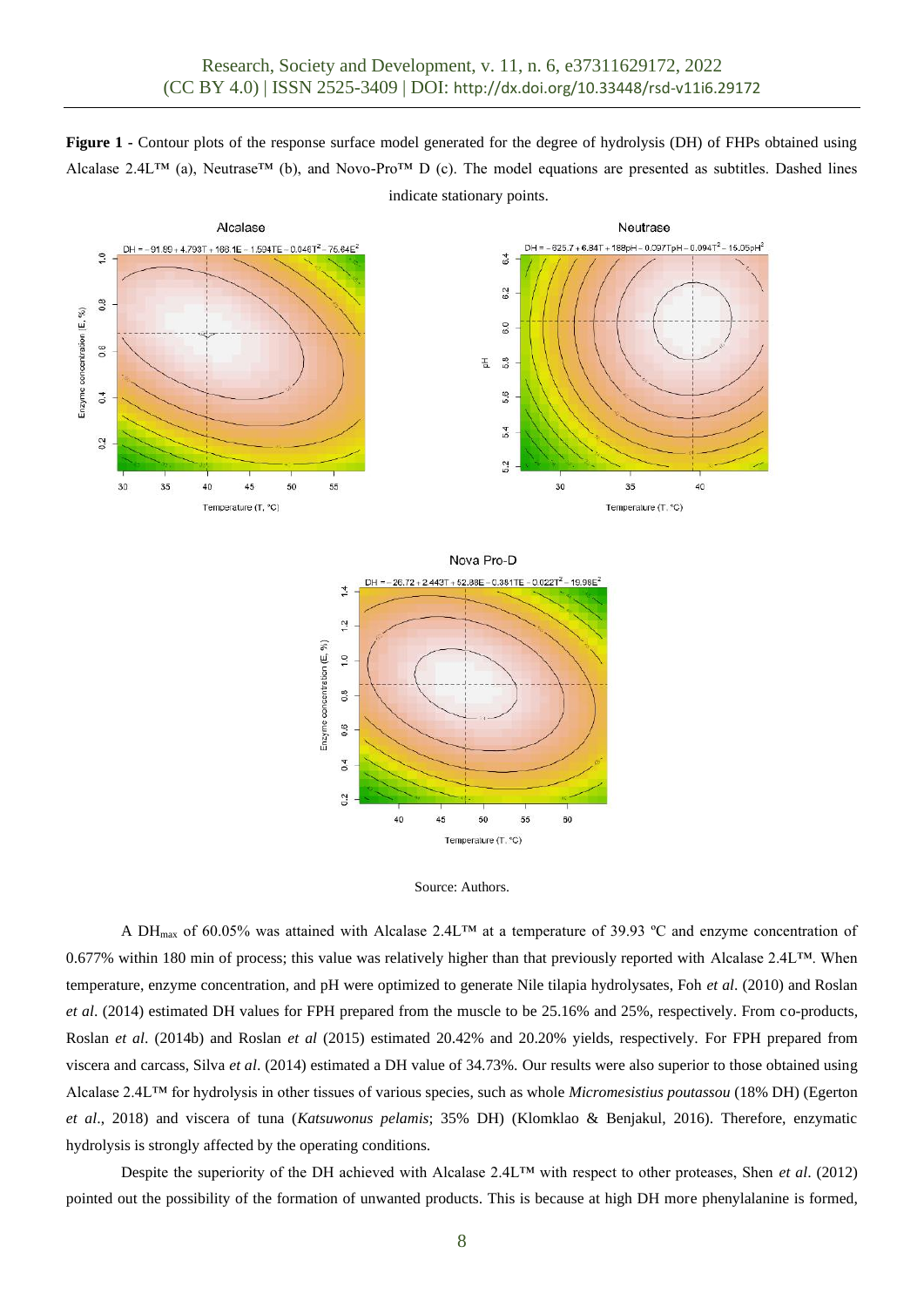peptides are shorter, and amino acids with hydrophobic groups are present. These are responsible for the bitter taste of the product and bind to the active sites of Alcalase 2.4L™.

Shen *et al*. (2012) evaluated the use - among other enzymes - of Alcalase 2.4L™ and Neutrase™ for the hydrolysis of *Collichthys niveatus* muscle. DHs of 17.03 and 15.04%, respectively, were obtained. Although Neutrase™ yielded a lower DH compared to Alcalase 2.4L™, the authors emphasized that in terms of taste of the final product, Neutrase™ was superior owing to the formation of alanine, aspartic acid, and glutamic acid, which are responsible for the umami and sweet flavors. Therefore, the choice of one enzyme or another - in addition to DH - should be based on the application objective of the final product.

With respect to Neutrase™, the conditions for the hydrolysis of the Nile tilapia filet trimmings were optimized at a temperature of 39.46°C and pH of 6.039, resulting in an estimated DH<sub>max</sub> of 56.96% within 120 min of processing. This DH<sub>max</sub> is more than double of that reported by Egerton *et al*. (2018), who used this enzyme for the hydrolysis of *M. poutassou*. In a study by Foh *et al.* (2010), the hydrolysis of Nile tilapia muscle with Neutrase™ resulted in a DH of only 5% within 120 min of processing. These discrepancies between the reported DHs may be attributed to the fact that the temperature and pH used in these studies were above the optimums determined in the present study, a feature that negatively affects the efficiency of protein cleavage, even at higher enzyme concentrations.

The estimated DH<sub>max</sub> for Novo-Pro<sup>TM</sup> D (54.76%) was close to that of Neutrase<sup>TM</sup> at 47.95°C and enzyme concentration of 0.866%, in a processing time of 60 min. There is little scientific literature on the Novo-Pro<sup>TM</sup> D enzyme. Novo-Pro™ D is an endoprotease and therefore acts randomly on peptide bonds within the polypeptide chain (Whitaker & Dekker, 1994). Furthermore, it has slightly lower than the activity of the enzyme Alcalase 2.4L™, although the latter has a lower initial reaction speed than Novo-Pro™ D (Kamnerdpetch *et al*., 2007). Both Novo-Pro™ D and Alcalase 2.4L™ are classified as serine proteases. However, Novo-Pro™ D preferably cleaves at amino acids containing aromatic rings and sulfur, namely, histidine, phenylalanine, tryptophan, and tyrosine. Alcalase 2.4L™ exhibits a high specificity for cleavage at aromatic amino acids (Tavano, 2013; Waglay & Karboune, 2016).

Among the enzymes evaluated to obtain FPHs from tilapia filet trimmings, Novo-Pro™ D displayed the highest reaction speed, which was also reported by Kamnerdpetch *et al*. (2007). Under optimal process conditions with the enzyme, the predicted DH was 54.76% after 60 min of hydrolysis. Alcalase 2.4L™ exhibited a slower reaction than Novo-Pro™ D, while the latter required a higher temperature. Both factors are limiting factors in the viability of a process to generate FPHs on an industrial scale. Both should be taken into consideration when choosing the enzyme to be used in production.

To reaffirm the results predicted under the optimized conditions, new experimental trials were performed (data not shown), which corroborated the responses predicted for the process under optimal conditions. This finding indicates that the strategy adopted to optimize the enzymatic hydrolysis conditions and obtain the highest DH employed in this study was successful.

#### **4. Conclusion**

The three enzymes evaluated showed promising results with DHs > 50% for obtaining FPHs from Nile tilapia (*O. niloticus*) filet trimmings. The hydrolysis process with Alcalase 2.4L™ was optimized at 39.93°C and 0.677% enzyme concentration, generating 60.05% hydrolysis grade in 180 min at pH 7.5. The hydrolysis process with Neutrase™ was optimized at 39.46ºC and pH 6.039, generating 56.96% hydrolysis grade in 120 min, at 0.5% enzyme concentration. The hydrolysis process with Novo-Pro<sup>TM</sup> D was optimized at 47.95°C and 0.866% enzyme concentration, yielding 54.76% hydrolysis grade in 60 min at pH 7.5.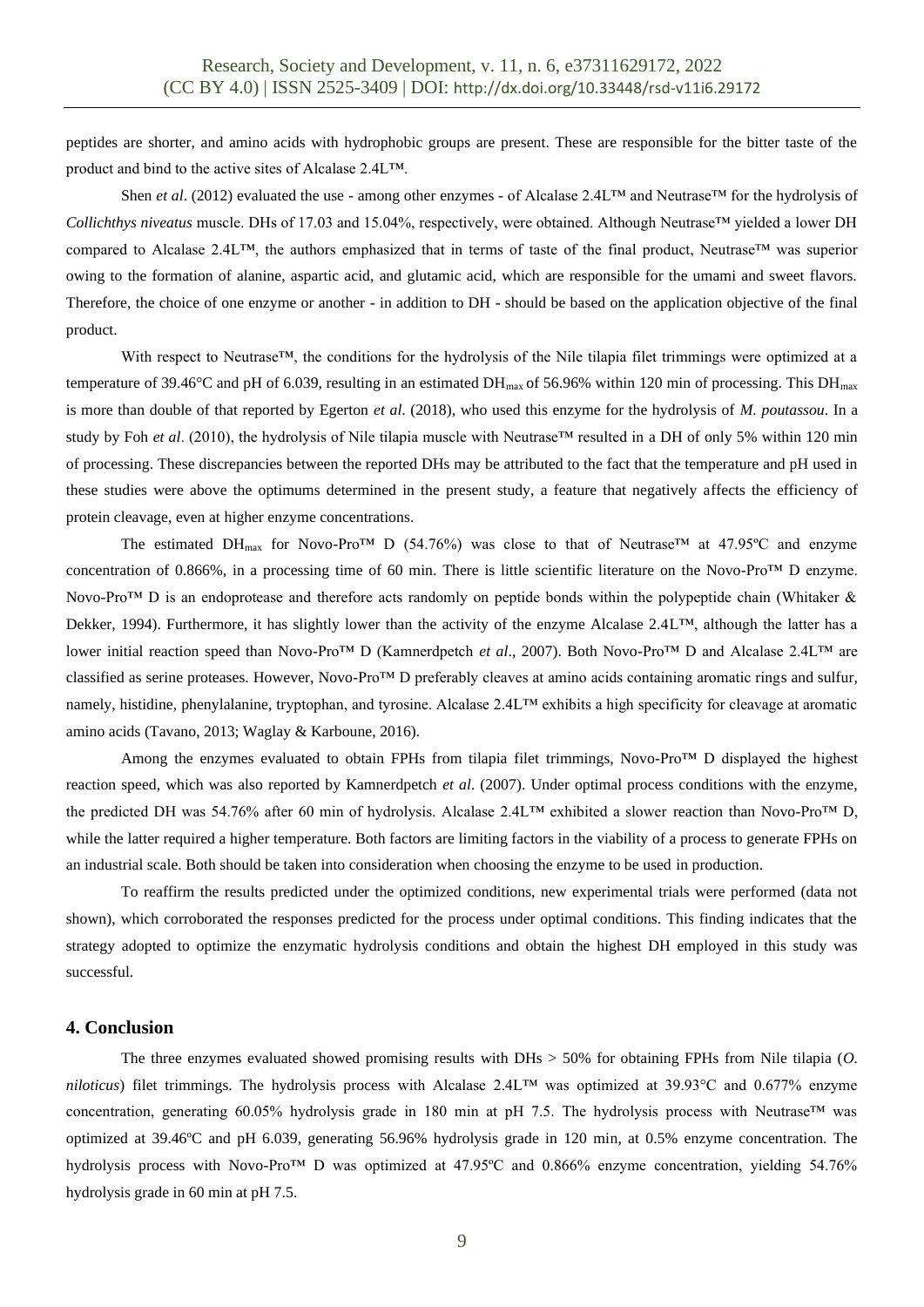Studies regarding the nutritional and functional characterization and chemical composition should be performed to determine the potential application of each of the developed FPHs under the optimized conditions.

# **Acknowledgments**

This work was supported by the Araucária Foundation/SETI through a scholarship granted to Joana Karin Finkler.

## **References**

Adler-Nissen, J. (1979). Determination of the degree of hydrolysis of food protein hydro-lysates by trinitrobenzenesulfonic acid. *Journal of Agricultural and Food Chemistry*, 27(6), 1256–1262. doi: https://doi-org.ez109.periodicos.capes.gov.br/10.1021/jf60226a042.

Adler-Nissen, J. (1986). *Enzymatic hydrolysis of food proteins*. (1st. ed.). Elsevier Science Publishing Co.

Amiza, M. A., Liyana, H. A. & Zaliha, H. (2017). Optimization of enzymatic protein hydrolysis conditions to obtain maximum angiotensin-I-converting enzyme (ACE) inhibitory activity from Angel Wing Clam (Pholas orientalis) meat. *Madridge Journal of Food Technology*, 2(1), 65-73. doi: https://doi.org/10.18689/mjft-1000110

Amiza M. A. & Masitah M. (2012). Optimization of enzymatic hydrolysis of blood cockle (Anadara granosa) using Alcalase. *Borneo Scien*ce, 31, 1-8.

Amiza, M. A., Nurul Ashikin, S. & Faazaz, A. L. (2011). Optimization of Enzymatic Protein Hydrolysis from Silver Catfish (Pangasius sp.) Frame. *International Food Research Journal*, 18(2), 775-781.

AOAC (2016). *Official Methods of Analysis*. (20 ed.). Rockville: AOAC Internacional.

Brasil. Ministério da Agricultura, Pecuária e Abastecimento (2019). *Manual de Métodos Oficiais para Análise de Alimentos de Origem Animal* (2nd ed.). Brasília: MAPA.

Dey, S. S. & Dora, K. C. (2011). Optimization of the production of shrimp waste protein hydrolysate using microbial proteases adopting response surface methodology. *Journal of Food Science and Technology*, 51(1), 16-24. doi: https://doi.org/10.1007/s13197-011-0455-4

Egerton, S., Culloty, S., Whooley, J., Stantone, C. & Ross, R. P. (2018). Characterization of protein hydrolysates from blue whiting (Micromesistius poutassou) and their application in beverage fortification. *Food Chemistry*, 245, 698–706. doi: https://doi.org/10.1016/j.foodchem.2017.10.107

Foh, M. B. K., Qixing, J., Amadou, I. & Xia, W. S. (2010). Influence of ultrafiltration on antioxidant activity of tilapia (Oreochromis niloticus) protain hydrolysate. *Advance Journal of Food Science and Technology*, 2(5), 227-235.

Fountoulakis, M. & Lahm, H. (1998). Hydrolysis and amino acid composition analysis of proteins. *Journal of Chromatography* A, 826, 109-134. doi: https://doi.org/10.1016/s0021-9673(98)00721-3

FAO (2020). *The State of World Fisheries and Aquaculture (SOFIA)*. Rome: FAO.

Giannetto, A., Esposito, E., Lanza, M., Oliva, S., Riolo, K., Di Pietro, S., ... & Macrì, F. (2020). Protein hydrolysates from anchovy (Engraulis encrasicolus) waste: In vitro and in vivo biological activities. Marine drugs, 18(2), 86. doi: https://doi.org/10.3390/md18020086

He, S., Franco, C. & Zhang, W. (2013). Functions, applications and production of protein hydrolysates from fish processing co-products (FPCP). *International Food Research Journal,* 50 (1), 289–297.

Herath, S. S., Haga, Y. & Satoh, S. (2016). Effects of long-term feeding of corn co-product-based diets on growth, fillet color, and fatty acid and amino acid composition of Nilo tilapia, (Oreochromis niloticus). *Aquaculture*, 464, 205-212. doi: https://doi.org/10.1016/j.aquaculture.2016.06.032

Hoyle, N. & Merrit, J. H. (1994). Quality of fish protein hydrolysate from herring. *Journal of Food Science,* 1, 4769-4774.

Hsu, K. (2010). Purification of antioxidative peptides prepared from enzymatic hydrolysates of tuna dark muscle by-product. *Food Chemistry,* 122, 42-48. doi: https://doi.org/10.1016/j.foodchem.2010.02.013

Ishak, N. & Sarbon, N. (2018). A Review of Protein Hydrolysates and Bioactive Peptides Deriving from Wastes Generated by Fish Processing. *Food Bioprocess Technology,* 11, 2-16. doi: https://doi.org/10.1007/s11947-017-1940-1

Jafarpour, A., Gregersen, S., Marciel Gomes, R., Marcatili, P., Hegelund Olsen, T., Jacobsen, C., ... & Sørensen, A. D. M. (2020). Biofunctionality of enzymatically derived peptides from codfish (gadus morhua) frame: Bulk in vitro properties, quantitative proteomics, and bioinformatic prediction. Marine drugs, 18(12), 599. doi: https://10.3390/md18120599

Joglekar, M. & May, T. (1987). Product excellence through design of experiments. *Cereal Food World*, 32, 857-868.

Kamnerdpetch, C., Weiss, M., Kasper, C. & Scheper, T. (2007). An improvement of potato pulp protein hydrolyzation process by the combination of protease enzyme systems. *Enzyme and Microbial Technology*, 40, 508-514. doi: https://10.1016/j.enzmictec.2006.05.006

Klomklao, S. & Benjakul, S. (2016). Utilization of tuna processing byproducts: protein hydrolysate from skipjack tuna (Katsuwonus pelamis) viscera, *Journal of Food Processing and Preservation*, 41, e12970. doi: https://doi.org/10.1111/jfpp.12970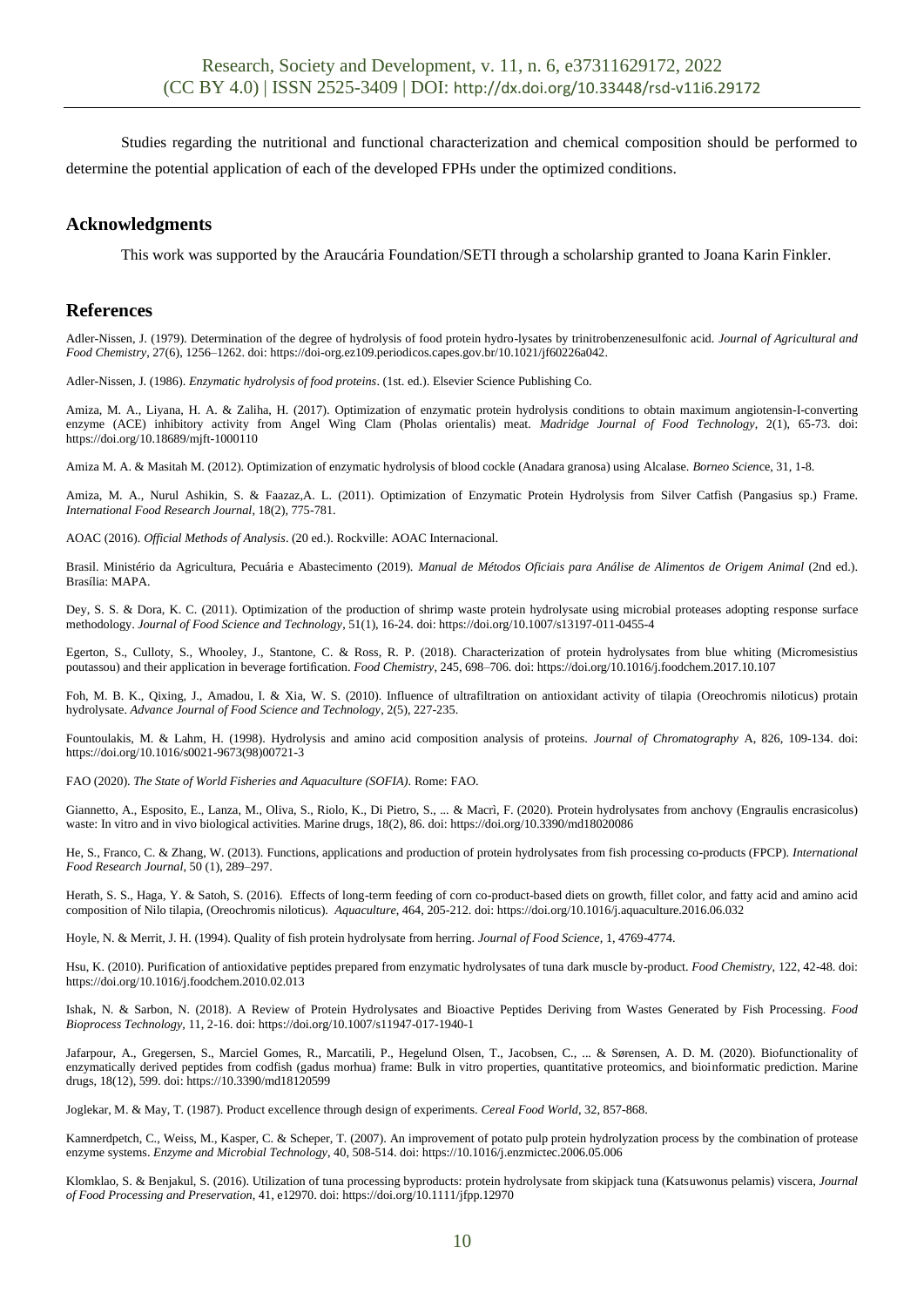Kristinsson, H. G. & Rasco, B. A. (2010). Fish protein hydrolysates: production, biochemical, and functional properties, *Critical Reviews in Food Science and Nutrition,* 40(1), 43-81. doi: https://doi.org/10.1080/10408690091189266

Lenth, R. V. (2009). Response-Surface Methods in R, Using RSM. *Journal of Statistical Software*, 32(7), 1–17. doi: https://10.18637/jss.v032.i07

Liceaga-Gesualdo, A. M. & Li-Chan, E. C. Y. (1999). Functional properties of fish protein hydrolysate from herring (Clupea harengus). *Journal of Food Science*, 64, 1000-1004. doi: https://doi.org/10.1111/j.1365-2621.1999.tb12268.x

Lopes, A. L., Novelli, P. K., Fernandez-Lafuente, R., Tardioli, P. W. & Giordano, R. L. C. (2020). Glyoxyl-Activated Agarose as Support for Covalently Link Novo-Pro D: Biocatalysts Performance in the Hydrolysis of Casein. *Catalysts*, 10, 466. doi: https://doi.org/10.3390/catal10050466

Lowry, O. H., Rosebrough, N. J., Farr, A. L. & Randall, R. J. (1951). Protein measurement with the Folin phenol reagent. *Journal of Biological Chemistry*, v. 193, 265-275.

Maluf, J. U., Fiorese, M. L., Maestre, K. L., Passos, F. R., Finkler, J. K., Fleck, J. F. & Borba, C. E. (2019). Optimization of the porcine liver enzymatic hydrolysis conditions. *Journal of Food Process Engineering*, 2020, e13370. doi: https://doi.org/10.1111/jfpe.13370

Messina, C. M., Manuguerra, S., Arena, R., Renda, G., Ficano, G., Randazzo, M., ... & Santulli, A. (2021). In Vitro Bioactivity of Astaxanthin and Peptides from Hydrolisates of Shrimp (Parapenaeus longirostris) By-Products: From the Extraction Process to Biological Effect Evaluation, as Pilot Actions for the Strategy "From Waste to Profit". Marine Drugs, 19(4), 216. doi: https://doi.org/10.3390/md19040216

Mullen, A. M., Alvarez, C., Zeugolis, D. I., Neill, E. O. & Drummond, L. (2017). Alternative uses for co-products: Harnessing the potential of valuable compounds from meat processing chains. *Meat Science*, 132, 90-98. doi: https://doi.org/10.1016/j.meatsci.2017.04.243

Nelson, D. L. & Cox, M. M. (2014). *Princípios de bioquímica de Lehninger* (6 ed.). Porto Alegre: Artmed.

Ngo, D., Qian, Z., Ryu, B., Park, J. W. & Kim, S. (2010). In vitro antioxidant activity of a peptide isolated from Nile tilapia (Oreochromis niloticus) scale gelatin in free radical-mediated oxidative systems. *Journal of Functional Foods*, 2, 107-117. doi: https://doi.org/10.1016/j.jff.2010.02.001

Nollet, L. M. L & Toldra, F. (2011). *Handbook of Analysis of Edible Animal By-Products*. New York: CRC Press.

Ogawa, M. (1999). *Alterações da carne de pescado por processamento e estocagem*. In: Ogawa, M. & Maia, E. L. Manual de pesca – ciência e tecnologia do pescado (221-249). São Paulo: Varela.

Shen, Q., Guo, R., Dai, Z. & Zhang, Y. (2012). Investigation of Enzymatic Hydrolysis Conditions on the Properties of Protein Hydrolysate from Fish Muscle (Collichthys niveatus) and Evaluation of Its Functional Properties. *Journal of Agricultural and Food Chemistry*, 60, 5192-5198. doi: https://doi.org/10.1021 / jf205258f

R Core Team (2019). *R: A Language and Environment for Statistical Computing.* Vienna: R Foundation for Statistical Computing. [https://www.R-project.org/](https://www.r-project.org/)

Raghavan, S. & Kristinsson, H. G. (2008). Antioxidative efficacy of alkali-treated Tilapia protein hydrolysates: A comparative study of five enzymes. *Journal of Agricultural and Food Chemistry,* 56, 1434-1441. doi: https://doi.org/10.1021/jf0733160.

Roslan, J., Mustapa Kamal, S. M., Md. Yunos, K. F. & Abdullah, N. (2015). Optimization of enzymatic hydrolysis of tilapia (Oreochromis niloticus) byproduct using response surface methodology, *International Food Research Journal*, 22, 1117-1123.

Roslan, J., Kamal, S. M. M, Md. Yunos, K. F. & Abdullahb, N. (2014a). Optimization of Enzymatic Hydrolysis of Tilapia Muscle (Oreochromis niloticus) using Response Surface Methodology (RSM). *Sains Malaysia*, 43, 1715-1723.

Roslan, J., Md. Yunos, K. F., Abdullahb, N. & Kamal, S. M. M. (2014b). Characterization of Fish Protein Hydrolysate from Tilapia (Oreochromis niloticus) by-Product. *Agriculture and Agricultural Science Procedia*, 2, 312-319. doi: https://doi.org/10.1016/j.aaspro.2014.11.044

Silva, J. F. X., Ribeiro, J. F., Silva, J. S., Cahú, T. B. & Bezerra, R. S. (2014). Utilization of tilapia processing waste for the production of fish protein hydrolysate. *Animal Feed Science and Technology*, 196, 96-106. doi: https://doi.org/10.1016/j.anifeedsci.2014.06.010

Tavano, O. L. (2013). Protein hydrolysis using proteases: an important tool for food biotechnology. *Journal of Molecular Catalysis B: Enzymatic*, 90,1-11. doi: https://doi.org/10.1016/j.molcatb.2013.01.011

Toldrá, F., Mora, L. & Reig, M. (2016). New insights into meat by-product utilization. *Meat Science,* 120, 54-59. doi: https://doi.org/10.1016/j. meatsci.2016.04.021

Tkaczewska, J., Borawska-Dziadkiewicz, J., Kulawik, P., Duda, I., Morawska, M., & Mickowska, B. (2020). The effects of hydrolysis condition on the antioxidant activity of protein hydrolysate from Cyprinus carpio skin gelatin. Lwt, 117, 108616. doi: https://doi.org/10.1016/j.lwt.2019.108616

Ucak, I., Afreen, M., Montesano, D., Carrillo, C., Tomasevic, I., Simal-Gandara, J., & Barba, F. J. (2021). Functional and bioactive properties of peptides derived from marine side streams. Marine Drugs, 19(2), 71. doi: https://doi.org/10.3390/md19020071

Vázquez, J. A., Blanco, M., Massa, A. E., Amado, I. R. & Pérez-Martín, R. I. (2017). Production of Fish Protein Hydrolysates from Scyliorhinus canicula Discards with Antihypertensive and Antioxidant Activities by Enzymatic Hydrolysis and Mathematical Optimization Using Response Surface Methodology. *Marine Drugs*, 15, 306. doi: https://doi.org/10.3390/md15100306

Waglay, A. & Karboune, S. (2016). Enzymatic Generation of Peptides from Potato Proteins by Selected Proteases and Characterization of Their Structural Properties, *Biotechnology Progress*, (32)2, 420-9. doi: https://doi.org/10.1002/btpr.2245

Whitaker, J. R. & Dekker, M., (1994). *Principles of Enzymology for the Food Sciences* (2th ed.), New York: Marcel Dekker.